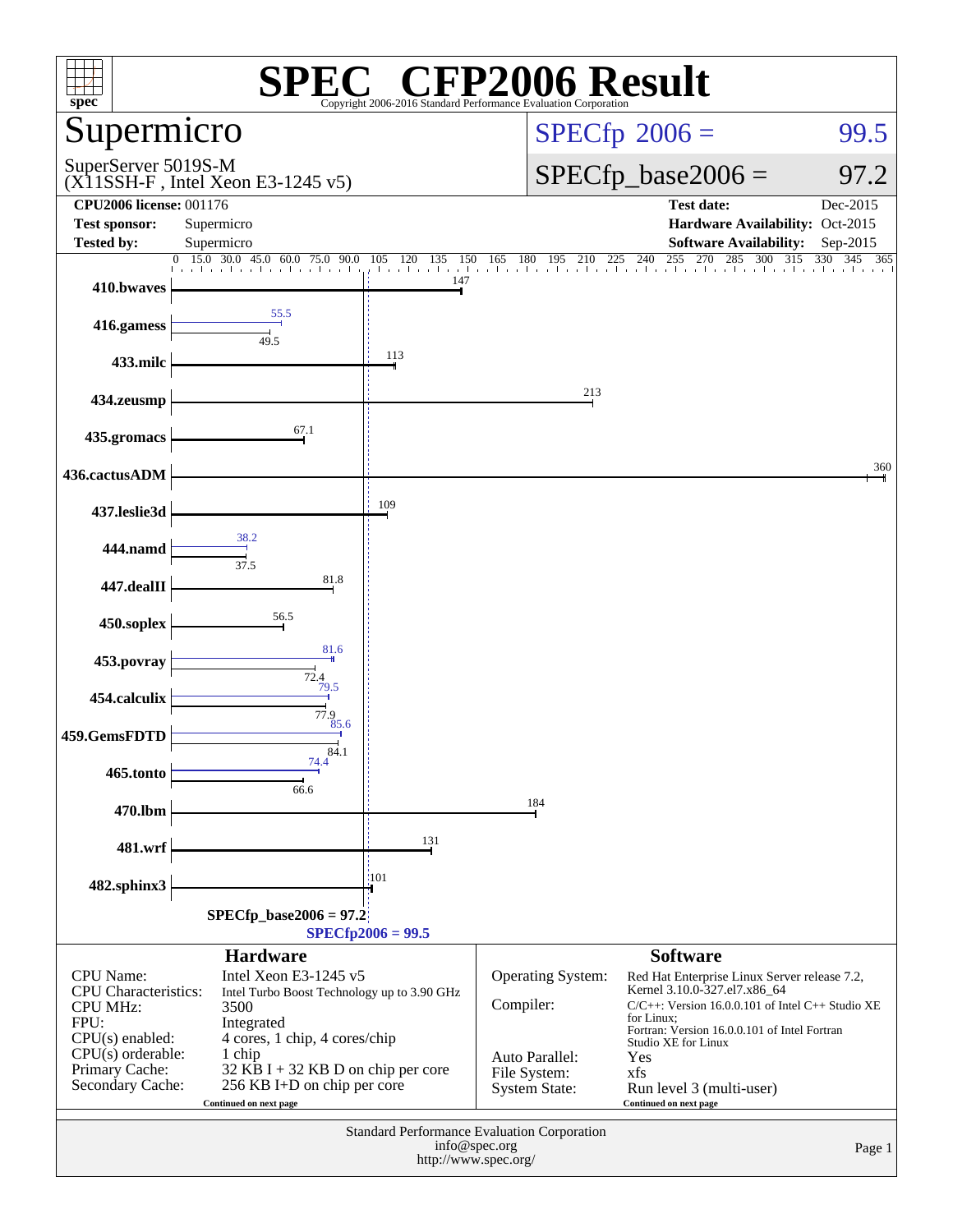

# Supermicro

#### SuperServer 5019S-M

(X11SSH-F , Intel Xeon E3-1245 v5)

#### $SPECTp2006 =$  99.5

#### $SPECTp\_base2006 = 97.2$

| <b>CPU2006 license: 001176</b> |                                   |                                 | <b>Test date:</b><br>Dec-2015               |
|--------------------------------|-----------------------------------|---------------------------------|---------------------------------------------|
| <b>Test sponsor:</b>           | Supermicro                        | Hardware Availability: Oct-2015 |                                             |
| <b>Tested by:</b>              | Supermicro                        |                                 | <b>Software Availability:</b><br>$Sep-2015$ |
| L3 Cache:                      | 8 MB I+D on chip per chip         | <b>Base Pointers:</b>           | $64$ -bit                                   |
| Other Cache:                   | None                              | Peak Pointers:                  | $32/64$ -bit                                |
| Memory:                        | 16 GB (2 x 8 GB 2Rx8 PC4-2133P-U) | Other Software:                 | None                                        |
| Disk Subsystem:                | 1 x 400 GB SATA III SSD           |                                 |                                             |
| Other Hardware:                | None                              |                                 |                                             |

**[Results Table](http://www.spec.org/auto/cpu2006/Docs/result-fields.html#ResultsTable)**

| Results Tadie     |                                                                                                          |       |                |              |                |             |                |              |                |              |                |              |
|-------------------|----------------------------------------------------------------------------------------------------------|-------|----------------|--------------|----------------|-------------|----------------|--------------|----------------|--------------|----------------|--------------|
|                   | <b>Base</b>                                                                                              |       |                |              |                | <b>Peak</b> |                |              |                |              |                |              |
| <b>Benchmark</b>  | <b>Seconds</b>                                                                                           | Ratio | <b>Seconds</b> | <b>Ratio</b> | <b>Seconds</b> | Ratio       | <b>Seconds</b> | <b>Ratio</b> | <b>Seconds</b> | <b>Ratio</b> | <b>Seconds</b> | <b>Ratio</b> |
| 410.bwaves        | 92.8                                                                                                     | 147   | 92.6           | 147          | 93.0           | 146         | 92.8           | 147          | 92.6           | 147          | 93.0           | 146          |
| $416$ .gamess     | 396                                                                                                      | 49.5  | 395            | 49.5         | 396            | 49.5        | 352            | 55.6         | 352            | 55.5         | 352            | 55.5         |
| $433$ .milc       | 81.1                                                                                                     | 113   | 81.2           | 113          | 81.5           | 113         | 81.1           | 113          | 81.2           | 113          | 81.5           | 113          |
| 434.zeusmp        | 42.7                                                                                                     | 213   | 42.7           | 213          | 42.7           | 213         | 42.7           | 213          | 42.7           | 213          | 42.7           | 213          |
| 435.gromacs       | 106                                                                                                      | 67.1  | 106            | 67.1         | 107            | 66.9        | 106            | 67.1         | 106            | 67.1         | 107            | 66.9         |
| 436.cactusADM     | 34.0                                                                                                     | 352   | 33.2           | 360          | 33.1           | 361         | 34.0           | 352          | 33.2           | 360          | 33.1           | 361          |
| 437.leslie3d      | 86.0                                                                                                     | 109   | 86.3           | 109          | 86.2           | 109         | 86.0           | 109          | 86.3           | 109          | 86.2           | <u>109</u>   |
| 444.namd          | 214                                                                                                      | 37.5  | 214            | 37.5         | 214            | 37.5        | 210            | 38.2         | 210            | 38.2         | 210            | 38.2         |
| 447.dealII        | 140                                                                                                      | 81.8  | 140            | 81.7         | 140            | 81.8        | <b>140</b>     | 81.8         | 140            | 81.7         | 140            | 81.8         |
| $450$ .soplex     | 148                                                                                                      | 56.3  | 148            | 56.5         | 147            | 56.6        | 148            | 56.3         | 148            | 56.5         | 147            | 56.6         |
| 453.povray        | 73.5                                                                                                     | 72.4  | 73.5           | 72.4         | 73.4           | 72.5        | 65.8           | 80.8         | 64.9           | 82.0         | 65.2           | 81.6         |
| 454.calculix      | 106                                                                                                      | 77.9  | 106            | 77.8         | 106            | 77.9        | 104            | 79.6         | 104            | 79.5         | 104            | 79.4         |
| 459.GemsFDTD      | 126                                                                                                      | 84.1  | 126            | 84.1         | 126            | 84.1        | 124            | 85.6         | 124            | 85.6         | 124            | 85.6         |
| 465.tonto         | 148                                                                                                      | 66.3  | 147            | 66.8         | <b>148</b>     | 66.6        | 132            | 74.3         | 132            | 74.7         | <u>132</u>     | 74.4         |
| 470.1bm           | 74.5                                                                                                     | 184   | 74.5           | 184          | 74.7           | 184         | 74.5           | 184          | 74.5           | 184          | 74.7           | 184          |
| 481.wrf           | 85.1                                                                                                     | 131   | 85.3           | 131          | 85.0           | 131         | 85.1           | 131          | 85.3           | 131          | 85.0           | 131          |
| $482$ .sphinx $3$ | 192                                                                                                      | 101   | 192            | 101          | 193            | 101         | 192            | 101          | 192            | <b>101</b>   | 193            | 101          |
|                   | Results appear in the order in which they were run. Bold underlined text indicates a median measurement. |       |                |              |                |             |                |              |                |              |                |              |

#### **[Operating System Notes](http://www.spec.org/auto/cpu2006/Docs/result-fields.html#OperatingSystemNotes)**

Stack size set to unlimited using "ulimit -s unlimited"

#### **[Platform Notes](http://www.spec.org/auto/cpu2006/Docs/result-fields.html#PlatformNotes)**

 BIOS Settings: Hyper-threading = Disabled Sysinfo program /home/cpu2006/config/sysinfo.rev6914 \$Rev: 6914 \$ \$Date:: 2014-06-25 #\$ e3fbb8667b5a285932ceab81e28219e1 running on localhost.localdomain Tue Dec 15 21:22:48 2015

 This section contains SUT (System Under Test) info as seen by some common utilities. To remove or add to this section, see: <http://www.spec.org/cpu2006/Docs/config.html#sysinfo>

Continued on next page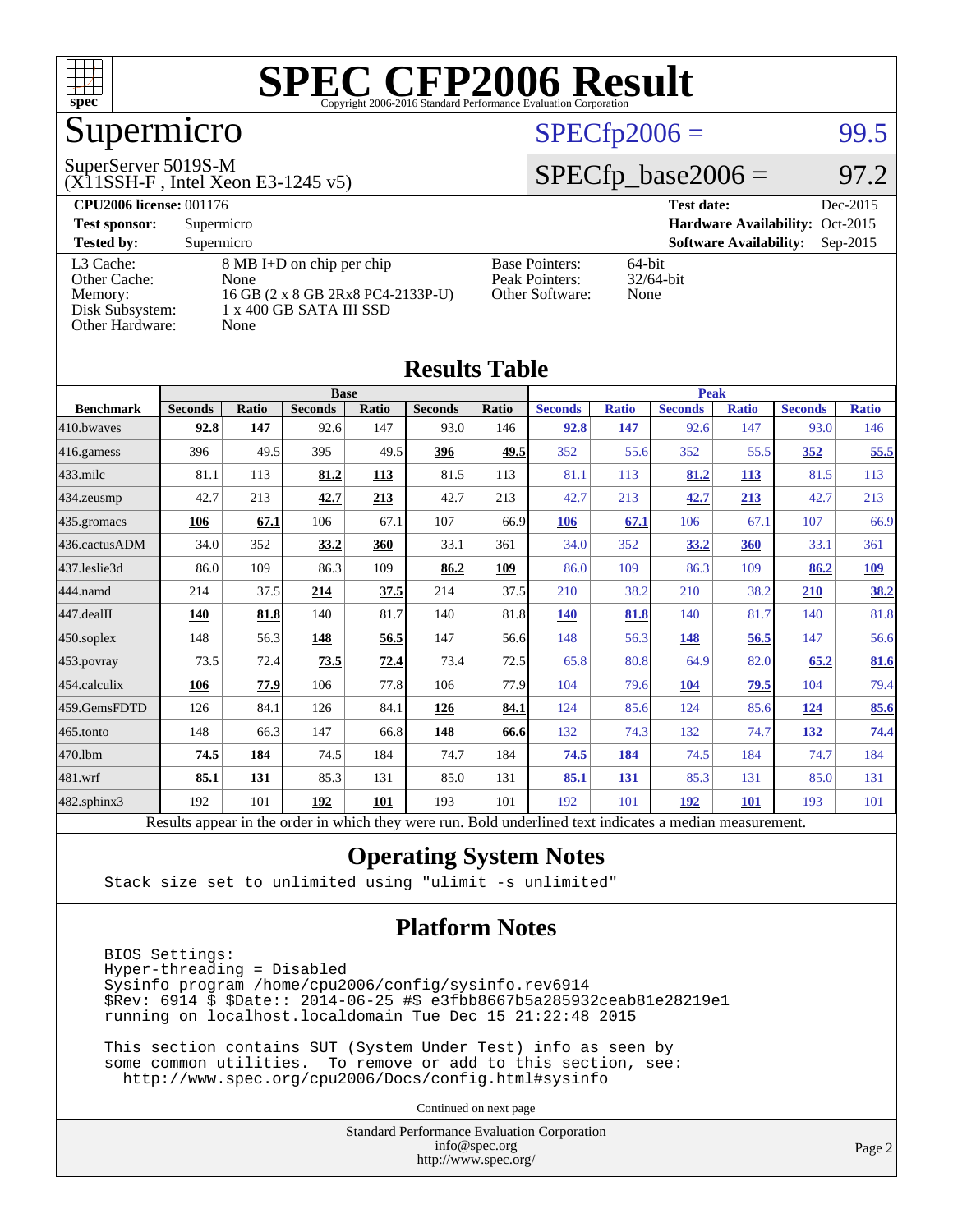

#### Supermicro

 $SPECTp2006 = 99.5$ 

(X11SSH-F , Intel Xeon E3-1245 v5) SuperServer 5019S-M

 $SPECTp\_base2006 = 97.2$ 

**[CPU2006 license:](http://www.spec.org/auto/cpu2006/Docs/result-fields.html#CPU2006license)** 001176 **[Test date:](http://www.spec.org/auto/cpu2006/Docs/result-fields.html#Testdate)** Dec-2015 **[Test sponsor:](http://www.spec.org/auto/cpu2006/Docs/result-fields.html#Testsponsor)** Supermicro Supermicro **[Hardware Availability:](http://www.spec.org/auto/cpu2006/Docs/result-fields.html#HardwareAvailability)** Oct-2015 **[Tested by:](http://www.spec.org/auto/cpu2006/Docs/result-fields.html#Testedby)** Supermicro **Supermicro [Software Availability:](http://www.spec.org/auto/cpu2006/Docs/result-fields.html#SoftwareAvailability)** Sep-2015

#### **[Platform Notes \(Continued\)](http://www.spec.org/auto/cpu2006/Docs/result-fields.html#PlatformNotes)**

Standard Performance Evaluation Corporation [info@spec.org](mailto:info@spec.org) From /proc/cpuinfo model name : Intel(R) Xeon(R) CPU E3-1245 v5 @ 3.50GHz 1 "physical id"s (chips) 4 "processors" cores, siblings (Caution: counting these is hw and system dependent. The following excerpts from /proc/cpuinfo might not be reliable. Use with caution.) cpu cores : 4 siblings : 4 physical 0: cores 0 1 2 3 cache size : 8192 KB From /proc/meminfo<br>MemTotal: 16047792 kB HugePages\_Total: 0<br>Hugepagesize: 2048 kB Hugepagesize: From /etc/\*release\* /etc/\*version\* os-release: NAME="Red Hat Enterprise Linux Server" VERSION="7.2 (Maipo)" ID="rhel" ID\_LIKE="fedora" VERSION\_ID="7.2" PRETTY NAME="Red Hat Enterprise Linux Server 7.2 (Maipo)" ANSI\_COLOR="0;31" CPE\_NAME="cpe:/o:redhat:enterprise\_linux:7.2:GA:server" redhat-release: Red Hat Enterprise Linux Server release 7.2 (Maipo) system-release: Red Hat Enterprise Linux Server release 7.2 (Maipo) system-release-cpe: cpe:/o:redhat:enterprise\_linux:7.2:ga:server uname -a: Linux localhost.localdomain 3.10.0-327.el7.x86\_64 #1 SMP Thu Oct 29 17:29:29 EDT 2015 x86\_64 x86\_64 x86\_64 GNU/Linux run-level 3 Dec 15 17:13 SPEC is set to: /home/cpu2006 Type Size Used Avail Use% Mounted on /dev/mapper/rhel-root xfs 280G 26G 254G 10% / Additional information from dmidecode: Warning: Use caution when you interpret this section. The 'dmidecode' program reads system data which is "intended to allow hardware to be accurately determined", but the intent may not be met, as there are frequent changes to hardware, firmware, and the "DMTF SMBIOS" standard. BIOS American Megatrends Inc. 1.0a 11/13/2015 Memory: 2x Micron 16ATF1G64AZ-2G1A2 8 GB 2 rank 2133 MHz 2x Not Specified Not Specified Continued on next page

<http://www.spec.org/>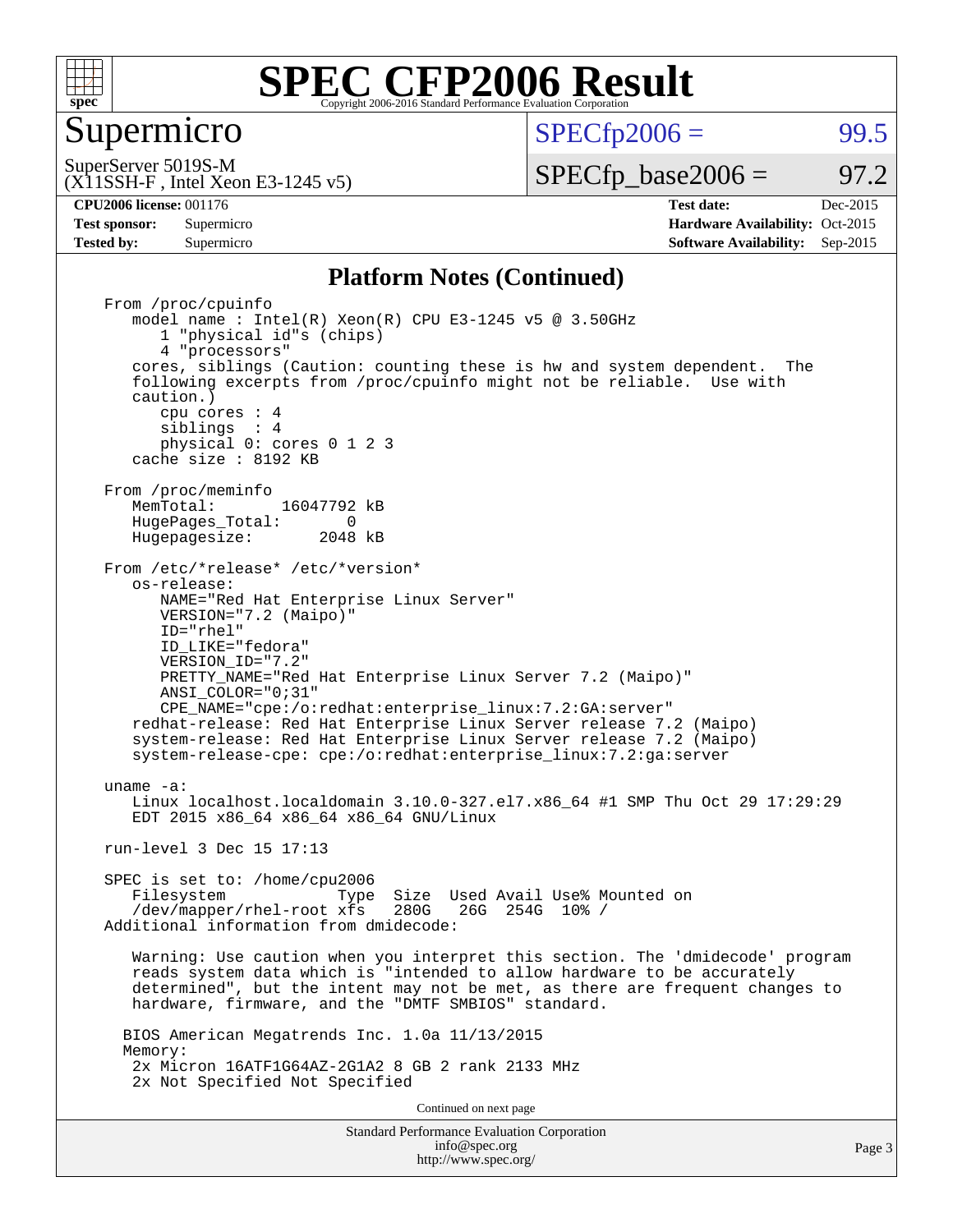

## Supermicro

 $SPECTp2006 =$  99.5

SuperServer 5019S-M

(X11SSH-F , Intel Xeon E3-1245 v5)

 $SPECfp\_base2006 = 97.2$ 

**[CPU2006 license:](http://www.spec.org/auto/cpu2006/Docs/result-fields.html#CPU2006license)** 001176 **[Test date:](http://www.spec.org/auto/cpu2006/Docs/result-fields.html#Testdate)** Dec-2015

#### **[Test sponsor:](http://www.spec.org/auto/cpu2006/Docs/result-fields.html#Testsponsor)** Supermicro Supermicro **[Hardware Availability:](http://www.spec.org/auto/cpu2006/Docs/result-fields.html#HardwareAvailability)** Oct-2015 **[Tested by:](http://www.spec.org/auto/cpu2006/Docs/result-fields.html#Testedby)** Supermicro **[Software Availability:](http://www.spec.org/auto/cpu2006/Docs/result-fields.html#SoftwareAvailability)** Sep-2015

#### **[Platform Notes \(Continued\)](http://www.spec.org/auto/cpu2006/Docs/result-fields.html#PlatformNotes)**

(End of data from sysinfo program)

#### **[General Notes](http://www.spec.org/auto/cpu2006/Docs/result-fields.html#GeneralNotes)**

Environment variables set by runspec before the start of the run:  $KMP_A$ FFINITY = "granularity=fine, compact, 1, 0" LD\_LIBRARY\_PATH = "/home/cpu2006/libs/32:/home/cpu2006/libs/64:/home/cpu2006/sh" OMP\_NUM\_THREADS = "4"

 Binaries compiled on a system with 1x Intel Core i5-4670K CPU + 32GB memory using RedHat EL 7.1 Transparent Huge Pages enabled with: echo always > /sys/kernel/mm/transparent\_hugepage/enabled

#### **[Base Compiler Invocation](http://www.spec.org/auto/cpu2006/Docs/result-fields.html#BaseCompilerInvocation)**

[C benchmarks](http://www.spec.org/auto/cpu2006/Docs/result-fields.html#Cbenchmarks):  $\text{icc}$  -m64

 $C++$  benchmarks:<br>icpc  $-m$ -m64

[Fortran benchmarks](http://www.spec.org/auto/cpu2006/Docs/result-fields.html#Fortranbenchmarks): [ifort -m64](http://www.spec.org/cpu2006/results/res2016q1/cpu2006-20151217-38458.flags.html#user_FCbase_intel_ifort_64bit_ee9d0fb25645d0210d97eb0527dcc06e)

[Benchmarks using both Fortran and C](http://www.spec.org/auto/cpu2006/Docs/result-fields.html#BenchmarksusingbothFortranandC): [icc -m64](http://www.spec.org/cpu2006/results/res2016q1/cpu2006-20151217-38458.flags.html#user_CC_FCbase_intel_icc_64bit_0b7121f5ab7cfabee23d88897260401c) [ifort -m64](http://www.spec.org/cpu2006/results/res2016q1/cpu2006-20151217-38458.flags.html#user_CC_FCbase_intel_ifort_64bit_ee9d0fb25645d0210d97eb0527dcc06e)

#### **[Base Portability Flags](http://www.spec.org/auto/cpu2006/Docs/result-fields.html#BasePortabilityFlags)**

| 410.bwaves: -DSPEC CPU LP64<br>416.gamess: -DSPEC_CPU_LP64<br>433.milc: -DSPEC CPU LP64<br>434.zeusmp: - DSPEC_CPU_LP64<br>435.gromacs: -DSPEC_CPU_LP64 -nofor_main<br>436.cactusADM: -DSPEC CPU LP64 -nofor main<br>437.leslie3d: -DSPEC CPU LP64<br>444.namd: -DSPEC CPU LP64<br>447.dealII: -DSPEC CPU LP64 |                                                                |
|----------------------------------------------------------------------------------------------------------------------------------------------------------------------------------------------------------------------------------------------------------------------------------------------------------------|----------------------------------------------------------------|
| 450.soplex: -DSPEC_CPU_LP64<br>453.povray: -DSPEC_CPU_LP64<br>454.calculix: - DSPEC CPU LP64 - nofor main<br>459.GemsFDTD: -DSPEC CPU LP64<br>465.tonto: -DSPEC CPU LP64<br>470.1bm: - DSPEC CPU LP64                                                                                                          | 481.wrf: -DSPEC CPU_LP64 -DSPEC_CPU_CASE_FLAG -DSPEC_CPU_LINUX |

Continued on next page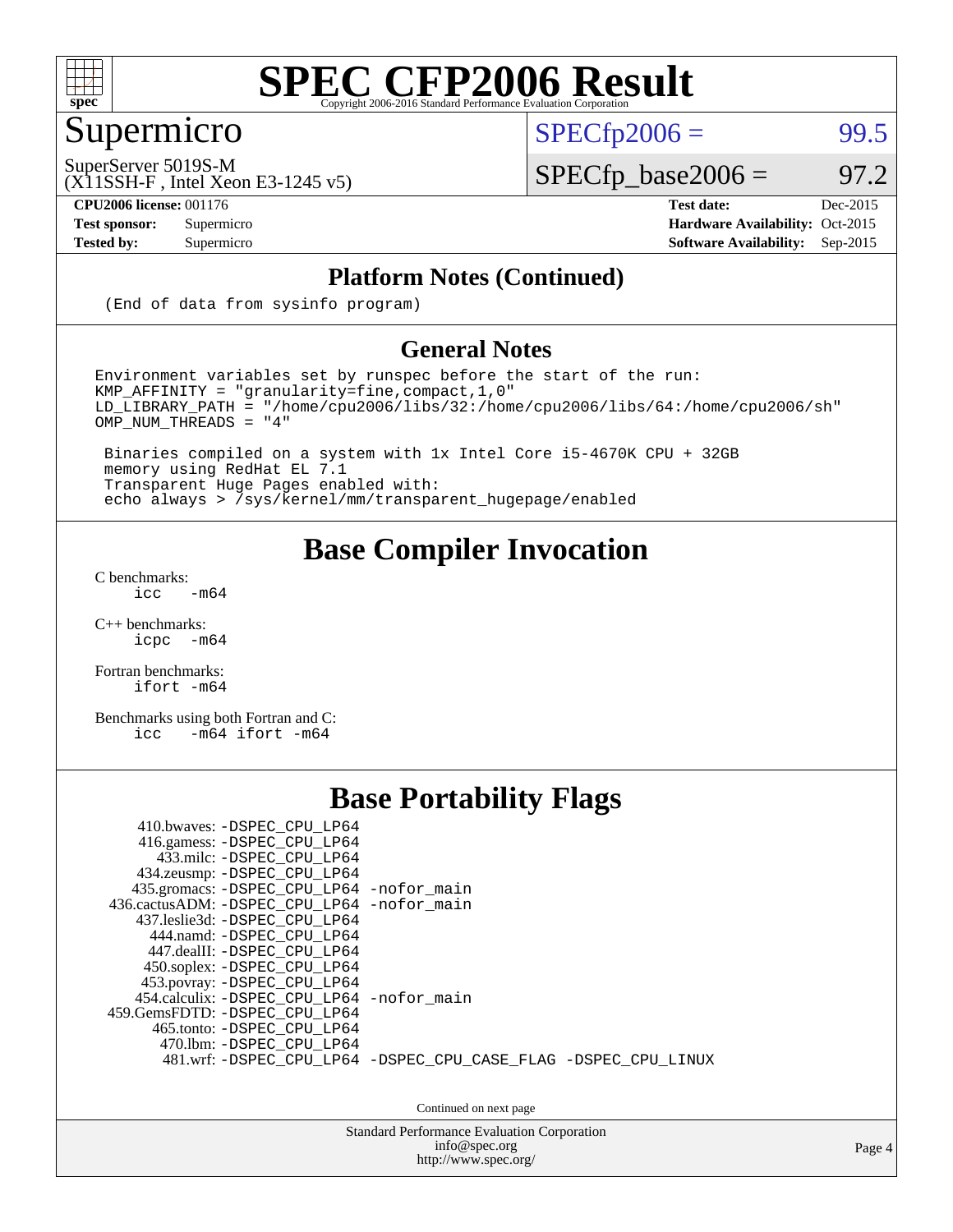

#### Supermicro

SuperServer 5019S-M

 $SPECTp2006 =$  99.5

 $SPECTp\_base2006 = 97.2$ 

(X11SSH-F , Intel Xeon E3-1245 v5) **[CPU2006 license:](http://www.spec.org/auto/cpu2006/Docs/result-fields.html#CPU2006license)** 001176 **[Test date:](http://www.spec.org/auto/cpu2006/Docs/result-fields.html#Testdate)** Dec-2015

**[Test sponsor:](http://www.spec.org/auto/cpu2006/Docs/result-fields.html#Testsponsor)** Supermicro Supermicro **[Hardware Availability:](http://www.spec.org/auto/cpu2006/Docs/result-fields.html#HardwareAvailability)** Oct-2015 **[Tested by:](http://www.spec.org/auto/cpu2006/Docs/result-fields.html#Testedby)** Supermicro **Supermicro [Software Availability:](http://www.spec.org/auto/cpu2006/Docs/result-fields.html#SoftwareAvailability)** Sep-2015

### **[Base Portability Flags \(Continued\)](http://www.spec.org/auto/cpu2006/Docs/result-fields.html#BasePortabilityFlags)**

482.sphinx3: [-DSPEC\\_CPU\\_LP64](http://www.spec.org/cpu2006/results/res2016q1/cpu2006-20151217-38458.flags.html#suite_basePORTABILITY482_sphinx3_DSPEC_CPU_LP64)

### **[Base Optimization Flags](http://www.spec.org/auto/cpu2006/Docs/result-fields.html#BaseOptimizationFlags)**

[C benchmarks](http://www.spec.org/auto/cpu2006/Docs/result-fields.html#Cbenchmarks): [-xCORE-AVX2](http://www.spec.org/cpu2006/results/res2016q1/cpu2006-20151217-38458.flags.html#user_CCbase_f-xAVX2_5f5fc0cbe2c9f62c816d3e45806c70d7) [-ipo](http://www.spec.org/cpu2006/results/res2016q1/cpu2006-20151217-38458.flags.html#user_CCbase_f-ipo) [-O3](http://www.spec.org/cpu2006/results/res2016q1/cpu2006-20151217-38458.flags.html#user_CCbase_f-O3) [-no-prec-div](http://www.spec.org/cpu2006/results/res2016q1/cpu2006-20151217-38458.flags.html#user_CCbase_f-no-prec-div) [-parallel](http://www.spec.org/cpu2006/results/res2016q1/cpu2006-20151217-38458.flags.html#user_CCbase_f-parallel) [-opt-prefetch](http://www.spec.org/cpu2006/results/res2016q1/cpu2006-20151217-38458.flags.html#user_CCbase_f-opt-prefetch) [-ansi-alias](http://www.spec.org/cpu2006/results/res2016q1/cpu2006-20151217-38458.flags.html#user_CCbase_f-ansi-alias)

[C++ benchmarks:](http://www.spec.org/auto/cpu2006/Docs/result-fields.html#CXXbenchmarks)

[-xCORE-AVX2](http://www.spec.org/cpu2006/results/res2016q1/cpu2006-20151217-38458.flags.html#user_CXXbase_f-xAVX2_5f5fc0cbe2c9f62c816d3e45806c70d7) [-ipo](http://www.spec.org/cpu2006/results/res2016q1/cpu2006-20151217-38458.flags.html#user_CXXbase_f-ipo) [-O3](http://www.spec.org/cpu2006/results/res2016q1/cpu2006-20151217-38458.flags.html#user_CXXbase_f-O3) [-no-prec-div](http://www.spec.org/cpu2006/results/res2016q1/cpu2006-20151217-38458.flags.html#user_CXXbase_f-no-prec-div) [-opt-prefetch](http://www.spec.org/cpu2006/results/res2016q1/cpu2006-20151217-38458.flags.html#user_CXXbase_f-opt-prefetch) [-ansi-alias](http://www.spec.org/cpu2006/results/res2016q1/cpu2006-20151217-38458.flags.html#user_CXXbase_f-ansi-alias)

[Fortran benchmarks](http://www.spec.org/auto/cpu2006/Docs/result-fields.html#Fortranbenchmarks): [-xCORE-AVX2](http://www.spec.org/cpu2006/results/res2016q1/cpu2006-20151217-38458.flags.html#user_FCbase_f-xAVX2_5f5fc0cbe2c9f62c816d3e45806c70d7) [-ipo](http://www.spec.org/cpu2006/results/res2016q1/cpu2006-20151217-38458.flags.html#user_FCbase_f-ipo) [-O3](http://www.spec.org/cpu2006/results/res2016q1/cpu2006-20151217-38458.flags.html#user_FCbase_f-O3) [-no-prec-div](http://www.spec.org/cpu2006/results/res2016q1/cpu2006-20151217-38458.flags.html#user_FCbase_f-no-prec-div) [-parallel](http://www.spec.org/cpu2006/results/res2016q1/cpu2006-20151217-38458.flags.html#user_FCbase_f-parallel) [-opt-prefetch](http://www.spec.org/cpu2006/results/res2016q1/cpu2006-20151217-38458.flags.html#user_FCbase_f-opt-prefetch)

[Benchmarks using both Fortran and C](http://www.spec.org/auto/cpu2006/Docs/result-fields.html#BenchmarksusingbothFortranandC): [-xCORE-AVX2](http://www.spec.org/cpu2006/results/res2016q1/cpu2006-20151217-38458.flags.html#user_CC_FCbase_f-xAVX2_5f5fc0cbe2c9f62c816d3e45806c70d7) [-ipo](http://www.spec.org/cpu2006/results/res2016q1/cpu2006-20151217-38458.flags.html#user_CC_FCbase_f-ipo) [-O3](http://www.spec.org/cpu2006/results/res2016q1/cpu2006-20151217-38458.flags.html#user_CC_FCbase_f-O3) [-no-prec-div](http://www.spec.org/cpu2006/results/res2016q1/cpu2006-20151217-38458.flags.html#user_CC_FCbase_f-no-prec-div) [-parallel](http://www.spec.org/cpu2006/results/res2016q1/cpu2006-20151217-38458.flags.html#user_CC_FCbase_f-parallel) [-opt-prefetch](http://www.spec.org/cpu2006/results/res2016q1/cpu2006-20151217-38458.flags.html#user_CC_FCbase_f-opt-prefetch) [-ansi-alias](http://www.spec.org/cpu2006/results/res2016q1/cpu2006-20151217-38458.flags.html#user_CC_FCbase_f-ansi-alias)

### **[Peak Compiler Invocation](http://www.spec.org/auto/cpu2006/Docs/result-fields.html#PeakCompilerInvocation)**

[C benchmarks](http://www.spec.org/auto/cpu2006/Docs/result-fields.html#Cbenchmarks):  $-m64$ 

[C++ benchmarks:](http://www.spec.org/auto/cpu2006/Docs/result-fields.html#CXXbenchmarks) [icpc -m64](http://www.spec.org/cpu2006/results/res2016q1/cpu2006-20151217-38458.flags.html#user_CXXpeak_intel_icpc_64bit_bedb90c1146cab66620883ef4f41a67e)

[Fortran benchmarks](http://www.spec.org/auto/cpu2006/Docs/result-fields.html#Fortranbenchmarks): [ifort -m64](http://www.spec.org/cpu2006/results/res2016q1/cpu2006-20151217-38458.flags.html#user_FCpeak_intel_ifort_64bit_ee9d0fb25645d0210d97eb0527dcc06e)

```
Benchmarks using both Fortran and C: 
icc -m64 ifort -m64
```
### **[Peak Portability Flags](http://www.spec.org/auto/cpu2006/Docs/result-fields.html#PeakPortabilityFlags)**

Same as Base Portability Flags

## **[Peak Optimization Flags](http://www.spec.org/auto/cpu2006/Docs/result-fields.html#PeakOptimizationFlags)**

[C benchmarks](http://www.spec.org/auto/cpu2006/Docs/result-fields.html#Cbenchmarks):

433.milc: basepeak = yes

Continued on next page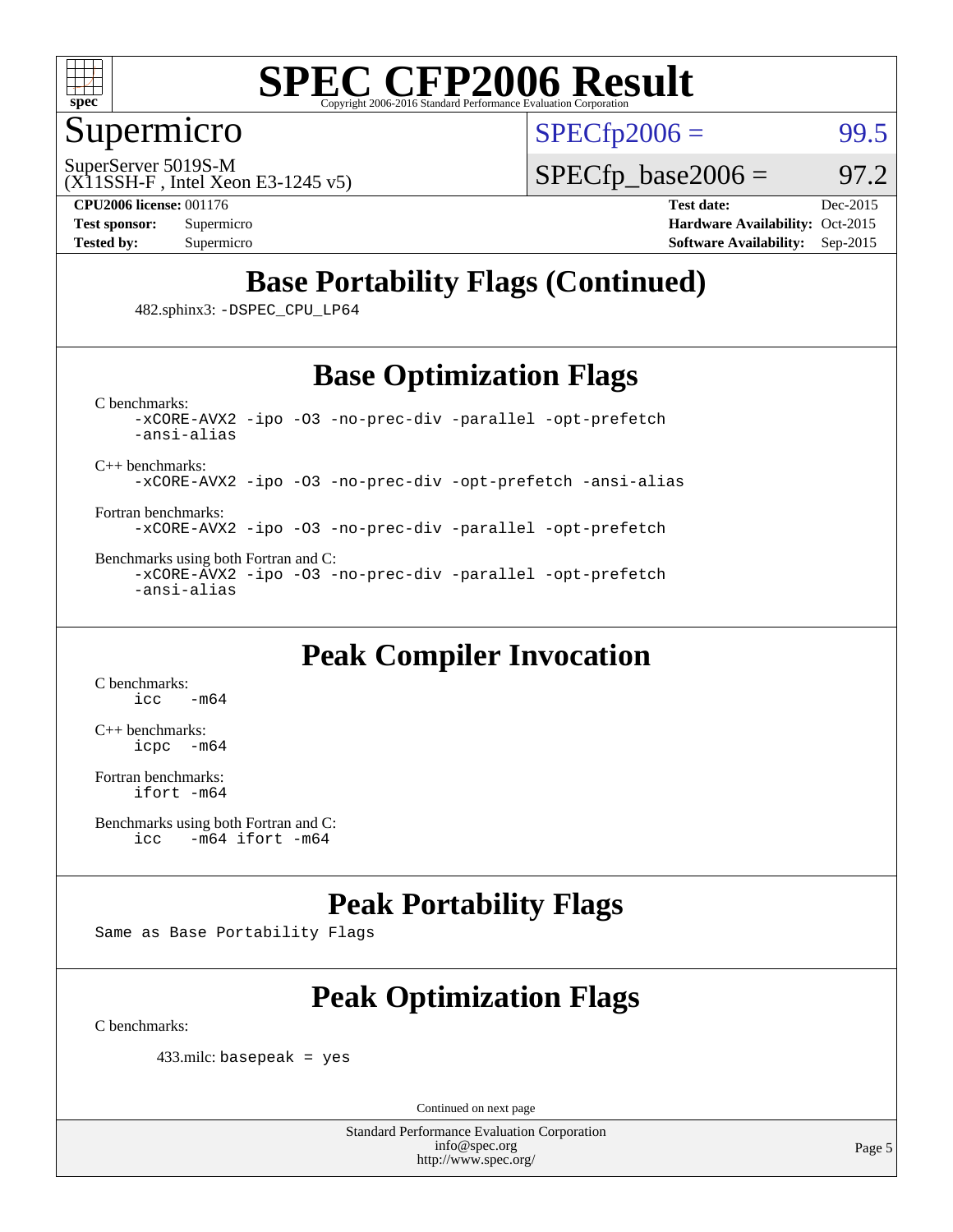

Supermicro

 $SPECTp2006 =$  99.5

(X11SSH-F , Intel Xeon E3-1245 v5) SuperServer 5019S-M

 $SPECTp\_base2006 = 97.2$ 

**[Tested by:](http://www.spec.org/auto/cpu2006/Docs/result-fields.html#Testedby)** Supermicro **[Software Availability:](http://www.spec.org/auto/cpu2006/Docs/result-fields.html#SoftwareAvailability)** Sep-2015

**[CPU2006 license:](http://www.spec.org/auto/cpu2006/Docs/result-fields.html#CPU2006license)** 001176 **[Test date:](http://www.spec.org/auto/cpu2006/Docs/result-fields.html#Testdate)** Dec-2015 **[Test sponsor:](http://www.spec.org/auto/cpu2006/Docs/result-fields.html#Testsponsor)** Supermicro **[Hardware Availability:](http://www.spec.org/auto/cpu2006/Docs/result-fields.html#HardwareAvailability)** Oct-2015

### **[Peak Optimization Flags \(Continued\)](http://www.spec.org/auto/cpu2006/Docs/result-fields.html#PeakOptimizationFlags)**

 $470$ .lbm: basepeak = yes 482.sphinx3: basepeak = yes [C++ benchmarks:](http://www.spec.org/auto/cpu2006/Docs/result-fields.html#CXXbenchmarks) 444.namd: [-xCORE-AVX2](http://www.spec.org/cpu2006/results/res2016q1/cpu2006-20151217-38458.flags.html#user_peakPASS2_CXXFLAGSPASS2_LDFLAGS444_namd_f-xAVX2_5f5fc0cbe2c9f62c816d3e45806c70d7)(pass 2) [-prof-gen:threadsafe](http://www.spec.org/cpu2006/results/res2016q1/cpu2006-20151217-38458.flags.html#user_peakPASS1_CXXFLAGSPASS1_LDFLAGS444_namd_prof_gen_21a26eb79f378b550acd7bec9fe4467a)(pass 1)  $-i\text{po}(pass 2) -\overline{0}3(pass 2) -no-prec-div(pass 2)$  $-i\text{po}(pass 2) -\overline{0}3(pass 2) -no-prec-div(pass 2)$  $-i\text{po}(pass 2) -\overline{0}3(pass 2) -no-prec-div(pass 2)$ [-par-num-threads=1](http://www.spec.org/cpu2006/results/res2016q1/cpu2006-20151217-38458.flags.html#user_peakPASS1_CXXFLAGSPASS1_LDFLAGS444_namd_par_num_threads_786a6ff141b4e9e90432e998842df6c2)(pass 1) [-prof-use](http://www.spec.org/cpu2006/results/res2016q1/cpu2006-20151217-38458.flags.html#user_peakPASS2_CXXFLAGSPASS2_LDFLAGS444_namd_prof_use_bccf7792157ff70d64e32fe3e1250b55)(pass 2) [-fno-alias](http://www.spec.org/cpu2006/results/res2016q1/cpu2006-20151217-38458.flags.html#user_peakCXXOPTIMIZEOPTIMIZE444_namd_f-no-alias_694e77f6c5a51e658e82ccff53a9e63a) [-auto-ilp32](http://www.spec.org/cpu2006/results/res2016q1/cpu2006-20151217-38458.flags.html#user_peakCXXOPTIMIZE444_namd_f-auto-ilp32)  $447$ .dealII: basepeak = yes 450.soplex: basepeak = yes 453.povray: [-xCORE-AVX2](http://www.spec.org/cpu2006/results/res2016q1/cpu2006-20151217-38458.flags.html#user_peakPASS2_CXXFLAGSPASS2_LDFLAGS453_povray_f-xAVX2_5f5fc0cbe2c9f62c816d3e45806c70d7)(pass 2) [-prof-gen:threadsafe](http://www.spec.org/cpu2006/results/res2016q1/cpu2006-20151217-38458.flags.html#user_peakPASS1_CXXFLAGSPASS1_LDFLAGS453_povray_prof_gen_21a26eb79f378b550acd7bec9fe4467a)(pass 1)  $-ipo(pass 2)$  $-ipo(pass 2)$   $-03(pass 2)$   $-no-prec-div(pass 2)$  $-no-prec-div(pass 2)$ [-par-num-threads=1](http://www.spec.org/cpu2006/results/res2016q1/cpu2006-20151217-38458.flags.html#user_peakPASS1_CXXFLAGSPASS1_LDFLAGS453_povray_par_num_threads_786a6ff141b4e9e90432e998842df6c2)(pass 1) [-prof-use](http://www.spec.org/cpu2006/results/res2016q1/cpu2006-20151217-38458.flags.html#user_peakPASS2_CXXFLAGSPASS2_LDFLAGS453_povray_prof_use_bccf7792157ff70d64e32fe3e1250b55)(pass 2) [-unroll4](http://www.spec.org/cpu2006/results/res2016q1/cpu2006-20151217-38458.flags.html#user_peakCXXOPTIMIZE453_povray_f-unroll_4e5e4ed65b7fd20bdcd365bec371b81f) [-ansi-alias](http://www.spec.org/cpu2006/results/res2016q1/cpu2006-20151217-38458.flags.html#user_peakCXXOPTIMIZE453_povray_f-ansi-alias) [Fortran benchmarks](http://www.spec.org/auto/cpu2006/Docs/result-fields.html#Fortranbenchmarks):  $410.bwaves: basepeak = yes$  416.gamess: [-xCORE-AVX2](http://www.spec.org/cpu2006/results/res2016q1/cpu2006-20151217-38458.flags.html#user_peakPASS2_FFLAGSPASS2_LDFLAGS416_gamess_f-xAVX2_5f5fc0cbe2c9f62c816d3e45806c70d7)(pass 2) [-prof-gen:threadsafe](http://www.spec.org/cpu2006/results/res2016q1/cpu2006-20151217-38458.flags.html#user_peakPASS1_FFLAGSPASS1_LDFLAGS416_gamess_prof_gen_21a26eb79f378b550acd7bec9fe4467a)(pass 1)  $-i\text{po}(pass 2)$   $-\tilde{O}3(pass 2)$   $-no-prec-div(pass 2)$  $-no-prec-div(pass 2)$ [-par-num-threads=1](http://www.spec.org/cpu2006/results/res2016q1/cpu2006-20151217-38458.flags.html#user_peakPASS1_FFLAGSPASS1_LDFLAGS416_gamess_par_num_threads_786a6ff141b4e9e90432e998842df6c2)(pass 1) [-prof-use](http://www.spec.org/cpu2006/results/res2016q1/cpu2006-20151217-38458.flags.html#user_peakPASS2_FFLAGSPASS2_LDFLAGS416_gamess_prof_use_bccf7792157ff70d64e32fe3e1250b55)(pass 2) [-unroll2](http://www.spec.org/cpu2006/results/res2016q1/cpu2006-20151217-38458.flags.html#user_peakOPTIMIZE416_gamess_f-unroll_784dae83bebfb236979b41d2422d7ec2) [-inline-level=0](http://www.spec.org/cpu2006/results/res2016q1/cpu2006-20151217-38458.flags.html#user_peakOPTIMIZE416_gamess_f-inline-level_318d07a09274ad25e8d15dbfaa68ba50) [-scalar-rep-](http://www.spec.org/cpu2006/results/res2016q1/cpu2006-20151217-38458.flags.html#user_peakOPTIMIZE416_gamess_f-disablescalarrep_abbcad04450fb118e4809c81d83c8a1d) 434.zeusmp: basepeak = yes 437.leslie3d: basepeak = yes 459.GemsFDTD: [-xCORE-AVX2](http://www.spec.org/cpu2006/results/res2016q1/cpu2006-20151217-38458.flags.html#user_peakPASS2_FFLAGSPASS2_LDFLAGS459_GemsFDTD_f-xAVX2_5f5fc0cbe2c9f62c816d3e45806c70d7)(pass 2) [-prof-gen:threadsafe](http://www.spec.org/cpu2006/results/res2016q1/cpu2006-20151217-38458.flags.html#user_peakPASS1_FFLAGSPASS1_LDFLAGS459_GemsFDTD_prof_gen_21a26eb79f378b550acd7bec9fe4467a)(pass 1)  $-i\text{po}(pass 2) -\overline{0}3(pass 2) -no-prec-div(pass 2)$  $-i\text{po}(pass 2) -\overline{0}3(pass 2) -no-prec-div(pass 2)$  $-i\text{po}(pass 2) -\overline{0}3(pass 2) -no-prec-div(pass 2)$ [-par-num-threads=1](http://www.spec.org/cpu2006/results/res2016q1/cpu2006-20151217-38458.flags.html#user_peakPASS1_FFLAGSPASS1_LDFLAGS459_GemsFDTD_par_num_threads_786a6ff141b4e9e90432e998842df6c2)(pass 1) [-prof-use](http://www.spec.org/cpu2006/results/res2016q1/cpu2006-20151217-38458.flags.html#user_peakPASS2_FFLAGSPASS2_LDFLAGS459_GemsFDTD_prof_use_bccf7792157ff70d64e32fe3e1250b55)(pass 2) [-unroll2](http://www.spec.org/cpu2006/results/res2016q1/cpu2006-20151217-38458.flags.html#user_peakOPTIMIZE459_GemsFDTD_f-unroll_784dae83bebfb236979b41d2422d7ec2) [-inline-level=0](http://www.spec.org/cpu2006/results/res2016q1/cpu2006-20151217-38458.flags.html#user_peakOPTIMIZE459_GemsFDTD_f-inline-level_318d07a09274ad25e8d15dbfaa68ba50) [-opt-prefetch](http://www.spec.org/cpu2006/results/res2016q1/cpu2006-20151217-38458.flags.html#user_peakOPTIMIZE459_GemsFDTD_f-opt-prefetch) [-parallel](http://www.spec.org/cpu2006/results/res2016q1/cpu2006-20151217-38458.flags.html#user_peakOPTIMIZE459_GemsFDTD_f-parallel) 465.tonto: [-xCORE-AVX2](http://www.spec.org/cpu2006/results/res2016q1/cpu2006-20151217-38458.flags.html#user_peakPASS2_FFLAGSPASS2_LDFLAGS465_tonto_f-xAVX2_5f5fc0cbe2c9f62c816d3e45806c70d7)(pass 2) [-prof-gen:threadsafe](http://www.spec.org/cpu2006/results/res2016q1/cpu2006-20151217-38458.flags.html#user_peakPASS1_FFLAGSPASS1_LDFLAGS465_tonto_prof_gen_21a26eb79f378b550acd7bec9fe4467a)(pass 1)  $-i\text{po}(pass 2) -\overline{O}3(pass 2)$  [-no-prec-div](http://www.spec.org/cpu2006/results/res2016q1/cpu2006-20151217-38458.flags.html#user_peakPASS2_FFLAGSPASS2_LDFLAGS465_tonto_f-no-prec-div)(pass 2) [-par-num-threads=1](http://www.spec.org/cpu2006/results/res2016q1/cpu2006-20151217-38458.flags.html#user_peakPASS1_FFLAGSPASS1_LDFLAGS465_tonto_par_num_threads_786a6ff141b4e9e90432e998842df6c2)(pass 1) [-prof-use](http://www.spec.org/cpu2006/results/res2016q1/cpu2006-20151217-38458.flags.html#user_peakPASS2_FFLAGSPASS2_LDFLAGS465_tonto_prof_use_bccf7792157ff70d64e32fe3e1250b55)(pass 2) [-inline-calloc](http://www.spec.org/cpu2006/results/res2016q1/cpu2006-20151217-38458.flags.html#user_peakOPTIMIZE465_tonto_f-inline-calloc) [-opt-malloc-options=3](http://www.spec.org/cpu2006/results/res2016q1/cpu2006-20151217-38458.flags.html#user_peakOPTIMIZE465_tonto_f-opt-malloc-options_13ab9b803cf986b4ee62f0a5998c2238) [-auto](http://www.spec.org/cpu2006/results/res2016q1/cpu2006-20151217-38458.flags.html#user_peakOPTIMIZE465_tonto_f-auto) [-unroll4](http://www.spec.org/cpu2006/results/res2016q1/cpu2006-20151217-38458.flags.html#user_peakOPTIMIZE465_tonto_f-unroll_4e5e4ed65b7fd20bdcd365bec371b81f) [Benchmarks using both Fortran and C](http://www.spec.org/auto/cpu2006/Docs/result-fields.html#BenchmarksusingbothFortranandC): 435.gromacs: basepeak = yes 436.cactusADM: basepeak = yes Continued on next page